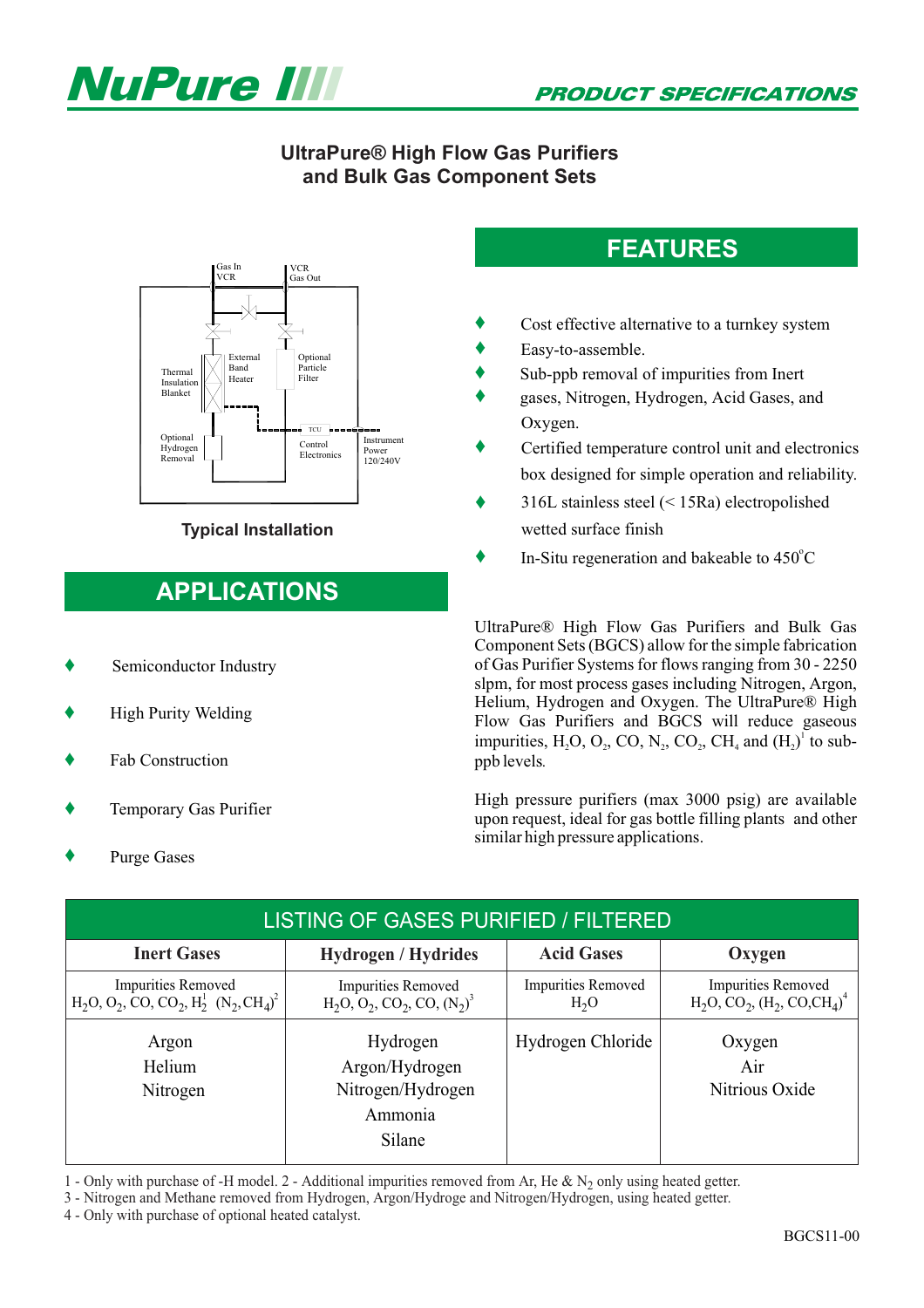# **UltraPure<sup>®</sup> High Flow Purifier Vessels**

**Dimensional and Performance Specifications**

B A C A **Model 3,500 - 10,000 Model 20,000 - 50,000**

| Model                                                                                                                                    | $\mathbf{A}$<br>inches | $\mathbf{B}$<br>inches | $\mathcal{C}$<br>inches | Fittings<br>inches                            | Average Flows $(slpm)^{1}$<br>1 year lifetime<br>(removal of impurities)<br>per chart page 1) | Max Flow<br>(slpm)<br>$(a)$ 150 psig<br>Heated | Max Flow<br>(slpm)<br>$(a)$ 150 psig<br>Room Temp |
|------------------------------------------------------------------------------------------------------------------------------------------|------------------------|------------------------|-------------------------|-----------------------------------------------|-----------------------------------------------------------------------------------------------|------------------------------------------------|---------------------------------------------------|
| 3500                                                                                                                                     | 13.5"                  | 11.0"                  | 3.5"                    | $1/2$ "                                       | 30                                                                                            | 160                                            | 280                                               |
| 5000                                                                                                                                     | 32.4"                  | 30.4"                  | 3.0"                    | $1/2$ "                                       | 45                                                                                            | 225                                            | 395                                               |
| 10,000                                                                                                                                   | 47.0"                  | 45.0"                  | 4.0"                    | $1/2$ "                                       | 90                                                                                            | 450                                            | 790                                               |
| 20,000                                                                                                                                   | 63.0"                  | 66.0"                  | 5.0"                    | $1/2$ "                                       | 180                                                                                           | 900                                            | 1,575                                             |
| 30,000                                                                                                                                   | 63.0"                  | 66.0"                  | 6.0"                    | $1/2$ "                                       | 270                                                                                           | 1,350                                          | 2,376                                             |
| 50,000                                                                                                                                   | 63.0"                  | 66.0"                  | 7.5"                    | 3/4"                                          | 450                                                                                           | 2,250                                          | 4,000                                             |
| <b>Maximum Pressure</b><br>316L S.S. $(< 15$ Ra Max)<br>$250 \text{ psig (USA)}/9.9 \text{ kg/cm}^3\text{G (Japan)}$<br><b>Materials</b> |                        |                        |                         |                                               |                                                                                               |                                                |                                                   |
| <b>Operating Temperature</b> Room Temperature or 375-450°C<br><b>MVCR</b><br><b>Fittings</b>                                             |                        |                        |                         |                                               |                                                                                               |                                                |                                                   |
| $\leq$ 2 x 10 <sup>-10</sup> atm cc/sec He<br><b>Leak Rate</b><br><b>Gas Inlet</b>                                                       |                        |                        |                         | VLSI grade $(99.9995\%$ nominal) <sup>1</sup> |                                                                                               |                                                |                                                   |

1 - Lifetime is inversely proportional to the total inlet impurity level and to the average flow. Lifetime for  $H_2O/O_2$  removal only using getter purifiers is approx. 4 years at the stated flows / inlet gas. Room temperature getter purifiers require periodic regeneration to achieve this total lifetime

#### **Optional Accessories**

 $\blacklozenge$ 

- UHP High Flow Gas Valves  $\blacklozenge$
- 0.003 µm Ceramic or Metal Particle Filter  $\blacklozenge$
- Pressure Transducer with digital display  $\ddot{\bullet}$
- High Pressure Vessels (ASME Code)  $\ddot{\bullet}$
- Heat Exchanger  $\blacklozenge$

External Band Heater (See note below)

C

- Thermal Insulation Blanket  $\ddot{\bullet}$
- High Flow Mass Flow Meters  $\ddot{\bullet}$
- TCU Electronics Assembly  $\ddot{\bullet}$
- APIMS testing for all impurities  $\ddot{\bullet}$

Note: For regeneration and for applications requiring removal of all impurities, an external band heater TCU electronics assembly is required. .

| <b>NuPure III</b>                                    | Or Contact: |
|------------------------------------------------------|-------------|
| $\vert$ 67 Iber Road, Unit 107,                      |             |
| Ottawa ON K2S 1E7 Canada                             |             |
| Tel: (613) 836-0336 Fax: (613) 836-0297              |             |
| $E$ -mail: sales@nupure.com Web-site: www.nupure.com |             |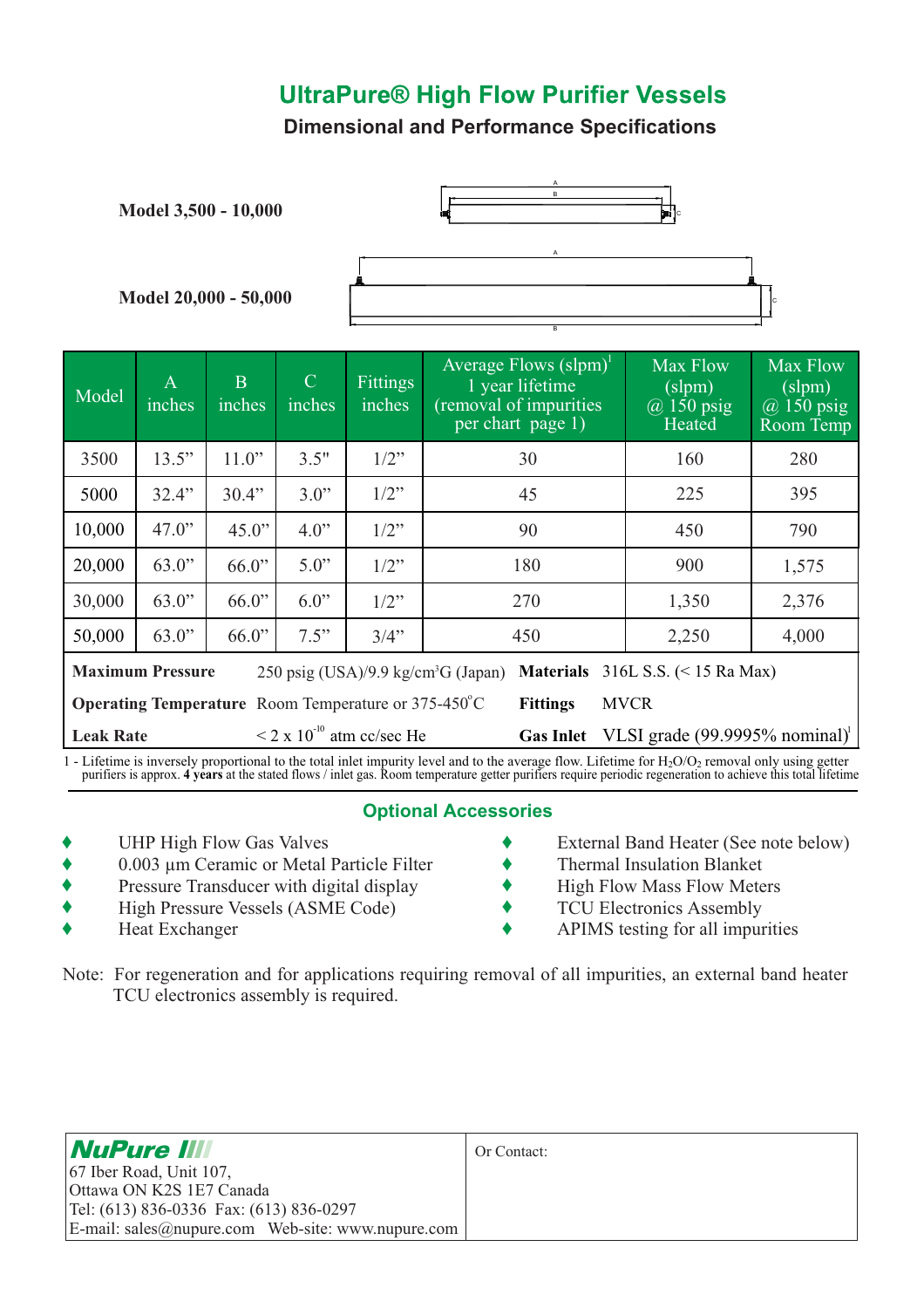

# NuPure IIII

#### **UltraPure® PF Series® Point-of-Use UHP Gas Purifiers**



# **APPLICATIONS**

- $\blacklozenge$ Semiconductor Industry
- $\blacklozenge$ High Purity Welding
- $\blacklozenge$ Gas Analyzer Carts
- $\blacklozenge$ Analytical Industry
- $\blacklozenge$ Research and Development
- $\blacklozenge$ Gas Bottle Filling Plants

## **FEATURES**

- $\blacklozenge$ Purifier / Particle Filter combination
- $\blacklozenge$ Improves Equipment perfomance and process economy
- $\blacklozenge$ Sub-ppb removal of impurities from Inert Gases, Nitrogen, Hydrogen, Acid Gases, Oxygen and Hydride Speciality Gases
- $\blacklozenge$ Integral  $0.003 \mu m$  Sintered Stainless Steel Filter Media (9 log reduction)
- $\blacklozenge$ 316L stainless steel (<10 Ra) or 316L VAR (<5 Ra) electropolished wetted surface finish
- $\blacklozenge$ Optional Hastelloy C-22 filter media / housing or Nickel filter media
- $\blacklozenge$ In-Situ regeneration and bakeable to  $450^{\circ}$  C

The PF Series® Purifier-Filter reduces a wide range of gaseous impurities (see chart below) to sub-ppb levels from Inert Gases, Hydrogen and Hydrides, Acid Gases and Oxygen, and includes filtration to  $0.003 \mu m$  in one single unit.

The PF Series® gas purifiers come in a standard range of 0 - 100 slpm. High flow purifier units (XL-Series) are available for components sets and bulk purifier systems.

High pressure purifiers (max 3000 psig) available upon request, are ideal for gas bottle filling plants and other similar high pressure applications.

| <b>LISTING OF GASES PURIFIED / FILTERED</b>                                           |                    |                                                                         |                            |                                               |                                                                    |  |
|---------------------------------------------------------------------------------------|--------------------|-------------------------------------------------------------------------|----------------------------|-----------------------------------------------|--------------------------------------------------------------------|--|
|                                                                                       | <b>Inert Gases</b> |                                                                         | <b>Hydrogen / Hydrides</b> | <b>Acid Gases</b>                             | Oxygen                                                             |  |
| <b>Impurities Removed</b><br>$H_2O$ , $O_2$ , $CO$ , $CO_2$ , $H_2^1$ $(N_2, CH_4)^2$ |                    | <b>Impurities Removed</b><br>$H_2O$ , $O_2$ , $CO_2$ , $CO$ , $(N_2)^3$ |                            | <b>Impurities Removed</b><br>H <sub>2</sub> O | <b>Impurities Removed</b><br>$H_2O$ , $CO_2$ , $(H_2, CO, CH_4)^4$ |  |
| Ar                                                                                    | Ar/CH <sub>4</sub> | $H_2$                                                                   | AsH <sub>3</sub>           | <b>HBr</b>                                    | O <sub>2</sub>                                                     |  |
| He                                                                                    | CH <sub>4</sub>    | Ar/H <sub>2</sub>                                                       | PH <sub>3</sub>            | HC <sub>1</sub>                               | Air                                                                |  |
| Ne.                                                                                   | $CF_4$             | $N_2/H_2$                                                               | NH <sub>3</sub>            | BCl <sub>3</sub>                              | $N_2O$                                                             |  |
| Kr                                                                                    | CCl <sub>4</sub>   | SiH <sub>4</sub>                                                        | $B_2H_6$                   | BF <sub>3</sub>                               |                                                                    |  |
| Xe                                                                                    | SF <sub>6</sub>    | Si <sub>2</sub> H <sub>6</sub>                                          | $H_2$ Se                   | Cl <sub>2</sub>                               |                                                                    |  |
| $N_2$                                                                                 | Freons             | D.C.S.                                                                  | $GeH_4$                    | <b>HF</b>                                     |                                                                    |  |

1 - Only with purchase of -H model. 2 - Additional impurities removed from He, Ne, Ar, Kr, Xe and  $N_2$  only, using heated getter.

3 - Additional impurities removed from Hydrogen only, using heated getter. 4 - Only with purchase of optional heated catalyst.